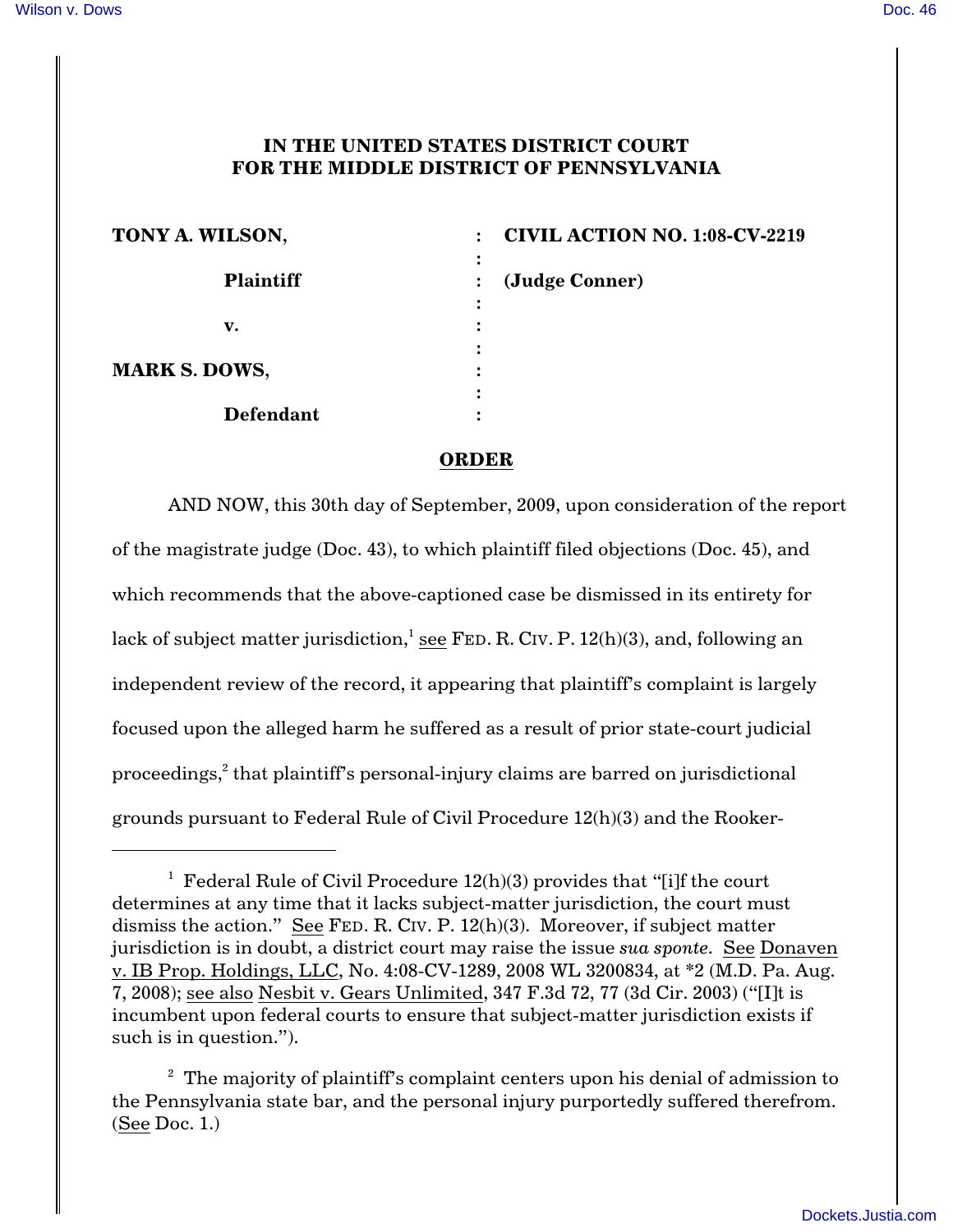$Feldman$  Doctrine, $3$  and that to the extent plaintiff asserts a general constitutional challenge to [Pa. B.A.R. 213\(a\)](http://www.westlaw.com/find/default.wl?rs=CLWP3.0&vr=2.0&cite=PA+ST+ADMIS+213%28a%29) of the Pennsylvania Bar Admission Rules, his claim is inextricably intertwined with the above-referenced prior state-court judicial proceeding, $4$  it is hereby ORDERED that:

 $^{\rm 3}$  The Rooker-Feldman Doctrine prohibits district courts from reviewing state court judgments. See [D.C. Court of Appeals v. Feldman, 460 U.S. 462, 482](http://www.westlaw.com/find/default.wl?rs=CLWP3.0&vr=2.0&cite=460+U.S.+462) [\(1983\)](http://www.westlaw.com/find/default.wl?rs=CLWP3.0&vr=2.0&cite=460+U.S.+462); see also [28 U.S.C. § 1257](http://www.westlaw.com/find/default.wl?rs=CLWP3.0&vr=2.0&cite=28+USCA+s+1257). The rationale behind the doctrine is that federal courts possess limited jurisdiction, and Congress has not granted them power to sit as appellate tribunals overseeing state court judgments. See [Donaven, 2008 WL](http://www.westlaw.com/find/default.wl?rs=CLWP3.0&vr=2.0&cite=2008+WL+3200834) [3200834](http://www.westlaw.com/find/default.wl?rs=CLWP3.0&vr=2.0&cite=2008+WL+3200834), at \*2. Accordingly, the Rooker-Feldman Doctrine bars federal court review of a state bar's decision to deny an application for admission. Such denials are inherently judicial in nature and, therefore, a district court lacks subject matter jurisdiction to review them. See [Rooker v. Fidelity Trust Co., 263 U.S. 413, 416](http://www.westlaw.com/find/default.wl?rs=CLWP3.0&vr=2.0&cite=263+U.S.+413) [\(1923\)](http://www.westlaw.com/find/default.wl?rs=CLWP3.0&vr=2.0&cite=263+U.S.+413); see also [Feldman, 460 U.S. at 486](http://www.westlaw.com/find/default.wl?rs=CLWP3.0&vr=2.0&cite=460+U.S.+486); [Pawlak v. Pa. Bd. of Law Exam'rs, Civ. A.](http://www.westlaw.com/find/default.wl?rs=CLWP3.0&vr=2.0&cite=1995+WL+517646) [Nos. 93-1998, 93-2724, 1995 WL 517646, at \\*7 \(E.D. Pa. Aug. 30, 1995\)](http://www.westlaw.com/find/default.wl?rs=CLWP3.0&vr=2.0&cite=1995+WL+517646).

 $^4$  "The Rooker-Feldman Doctrine prevents the district court from exercising subject matter jurisdiction over challenges to state court judicial decisions in particular cases and general challenges which are inextricably intertwined with the merits of those decisions. General constitutional challenges which are not inextricably intertwined with the merits of a state court judicial decision in a particular case are not precluded by [Rooker-Feldman." See Pawlak, 1995 WL](http://www.westlaw.com/find/default.wl?rs=CLWP3.0&vr=2.0&cite=1995+WL+517646) [517646](http://www.westlaw.com/find/default.wl?rs=CLWP3.0&vr=2.0&cite=1995+WL+517646), at \*10; see also [Centifanti v. Nix, 865 F.2d 1422, 1427 \(3d Cir. 1989\)](http://www.westlaw.com/find/default.wl?rs=CLWP3.0&vr=2.0&cite=865+F.2d+1422) (explaining that federal courts "have subject matter jurisdiction over general challenges to state bar rules, promulgated by state courts in nonjudicial proceedings, which do not require review of a final state-court judgment in a particular case" (quoting [Feldman, 460 U.S. at 486](http://www.westlaw.com/find/default.wl?rs=CLWP3.0&vr=2.0&cite=460+U.S.+486))). In the instant matter, the magistrate judge found that plaintiff's challenge to [Pa. B.A.R. 213\(a\)](http://www.westlaw.com/find/default.wl?rs=CLWP3.0&vr=2.0&cite=PA+ST+ADMIS+213%28a%29) is inextricably intertwined with his general constitutional claim. (See Doc. 43 at 7-9.) The court finds this reasoning persuasive, and adopts it for the reasons expressed in the magistrate judge's report.

In addition, the court notes that plaintiff applied to, and was rejected from, the Florida bar. He thereafter filed a federal complaint in the Northern District of Florida, which the Florida district court dismissed for lack of subject matter jurisdiction. See [Wilson v. Gavagni, No. 4:08cv361-SPM/WCS, 2009 WL 3055348](http://www.westlaw.com/find/default.wl?rs=CLWP3.0&vr=2.0&cite=2009+WL+3055348) [\(N.D. Fla. Sept. 21, 2009\)](http://www.westlaw.com/find/default.wl?rs=CLWP3.0&vr=2.0&cite=2009+WL+3055348); (see also Doc. 43 at 4 n.5 (discussing Florida litigation)). The court in Florida held that "Plaintiff's claims are inextricably intertwined with the Florida Supreme Court's decision to deny Plaintiff admission to the bar," and that "Plaintiff had a reasonable opportunity to raise his claims in the bar proceedings." [Wilson, 2009 WL 3055348](http://www.westlaw.com/find/default.wl?rs=CLWP3.0&vr=2.0&cite=2009+WL+3055348), at \*1. In a similar fashion, plaintiff had the opportunity to appeal his denial of admission to the Pennsylvania bar to the appropriate state appellate tribunal. Any judicial relief remaining exists exclusively in the appellate courts of the state.